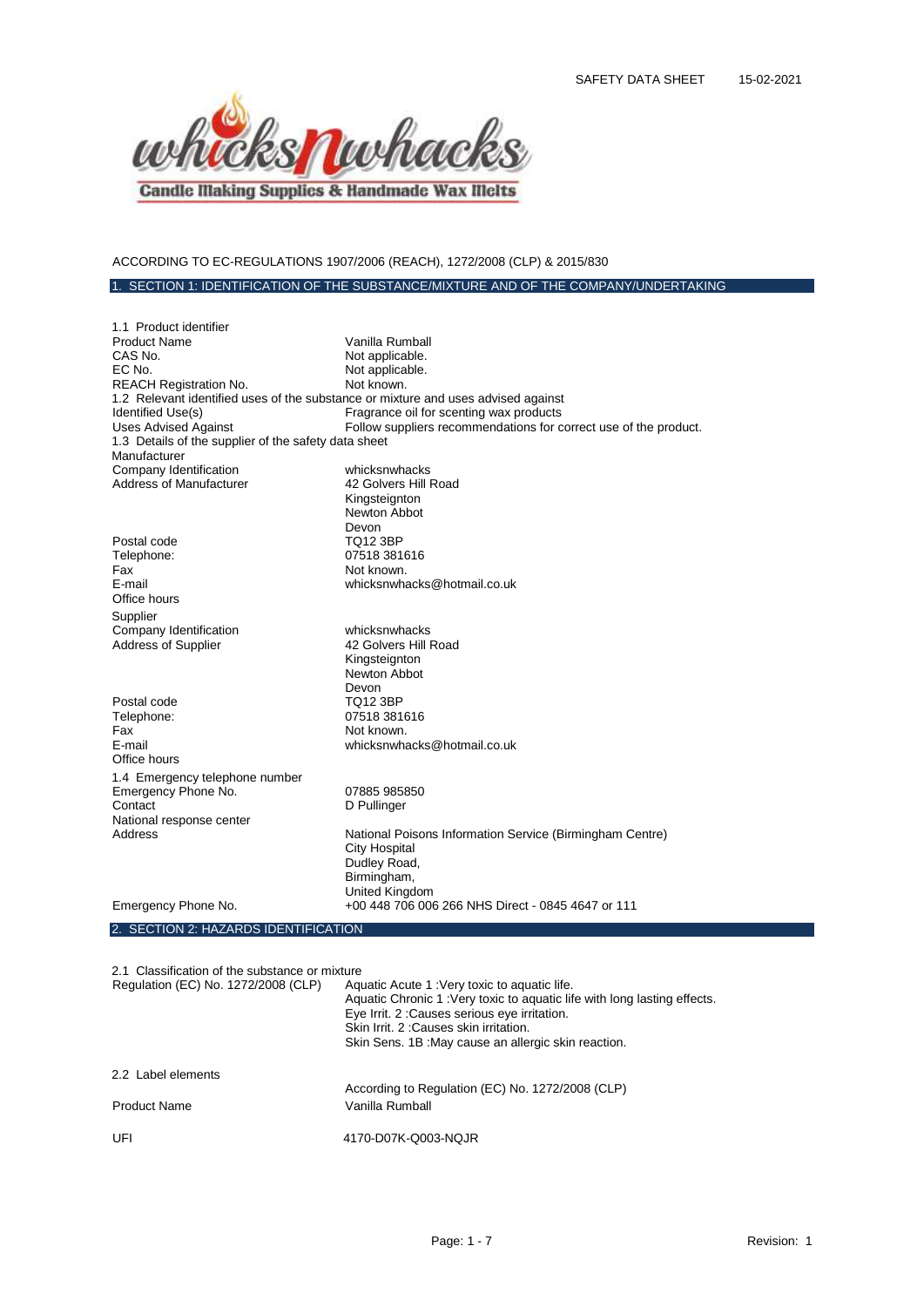

| Hazard Pictogram(s)                             | GHS07                                                                                                               | GHS09 |  |
|-------------------------------------------------|---------------------------------------------------------------------------------------------------------------------|-------|--|
| Signal Word(s)                                  | Warning                                                                                                             |       |  |
| Hazard Statement(s)                             | H315: Causes skin irritation.<br>H317: May cause an allergic skin reaction.<br>H319: Causes serious eye irritation. |       |  |
|                                                 | H410: Very toxic to aquatic life with long lasting effects.                                                         |       |  |
| Precautionary Statement(s)<br>2.3 Other hazards | None.                                                                                                               |       |  |
|                                                 | None known.                                                                                                         |       |  |
| 2.4 Additional Information                      | For full text of H/P Statements see section 16.                                                                     |       |  |

## 3. SECTION 3: COMPOSITION/INFORMATION ON INGREDIENTS

3.1 Substances

Not applicable.

3.2 Mixtures

| HAZARDOUS INGREDIENT(S)                      | CAS No.    | EC No. / REACH<br>Registration No. |          | %W/WHazard Statement(s)                                                                                        | Hazard<br>Pictogram(s)  |
|----------------------------------------------|------------|------------------------------------|----------|----------------------------------------------------------------------------------------------------------------|-------------------------|
| diethyl phthalate                            | 84-66-2    | 201-550-6                          |          | 50-60 Aquatic Acute 1 H400<br>Aquatic Chronic 1 H410                                                           | GHS09                   |
| 3-ethoxy-4-hydroxybenzaldehyde               | 121-32-4   | 204-464-7                          | $5 - 10$ | Eye Irrit. 2 H319                                                                                              | GHS07                   |
| coumarin                                     | 91-64-5    | 202-086-7                          | $5 - 10$ | Acute Tox. 4 H302<br>Skin Sens. 1 H317                                                                         | GHS07                   |
| (R)-p-mentha-1,8-diene d-limonene 5989-27-5  |            | 227-813-5                          | $5 - 10$ | Flam. Lig. 3 H226<br>Skin Irrit. 2 H315<br>Skin Sens, 1 H317<br>Aquatic Acute 1 H400<br>Aquatic Chronic 1 H410 | GHS02<br>GHS07<br>GHS09 |
| piperonal                                    | 120-57-0   | 204-409-7                          | $2 - 5$  | Skin Sens. 1 H317                                                                                              | GHS07                   |
| Oils, orange, sweet                          | 8008-57-9  | 616-926-9                          | $2 - 5$  | Asp. Tox. 1 H304<br>Skin Irrit. 2 H315<br>Skin Sens. 1 H317<br>Aquatic Chronic 1 H410                          | GHS08<br>GHS07<br>GHS09 |
| vanillin                                     | 121-33-5   | 204-465-2                          | $2 - 5$  | Skin Sens. 1 H317<br>Eye Irrit. 2 H319                                                                         | GHS07                   |
| ethyl propionate                             | 105-37-3   | 203-291-4                          | $2 - 5$  | Flam. Liq. 2 H225                                                                                              | GHS02                   |
| p-methoxybenzyl acetate                      | 104-21-2   | 203-185-8                          | $2 - 5$  | Skin Irrit. 2 H315<br>Eye Irrit. 2 H319                                                                        | GHS07                   |
| Terpenes and Terpenoids, sweet<br>orange-oil | 68647-72-3 | 614-678-6                          | $1 - 2$  | Flam. Lig. 3 H226<br>Asp. Tox. 1 H304<br>Skin Irrit. 2 H315                                                    | GHS02<br>GHS08<br>GHS07 |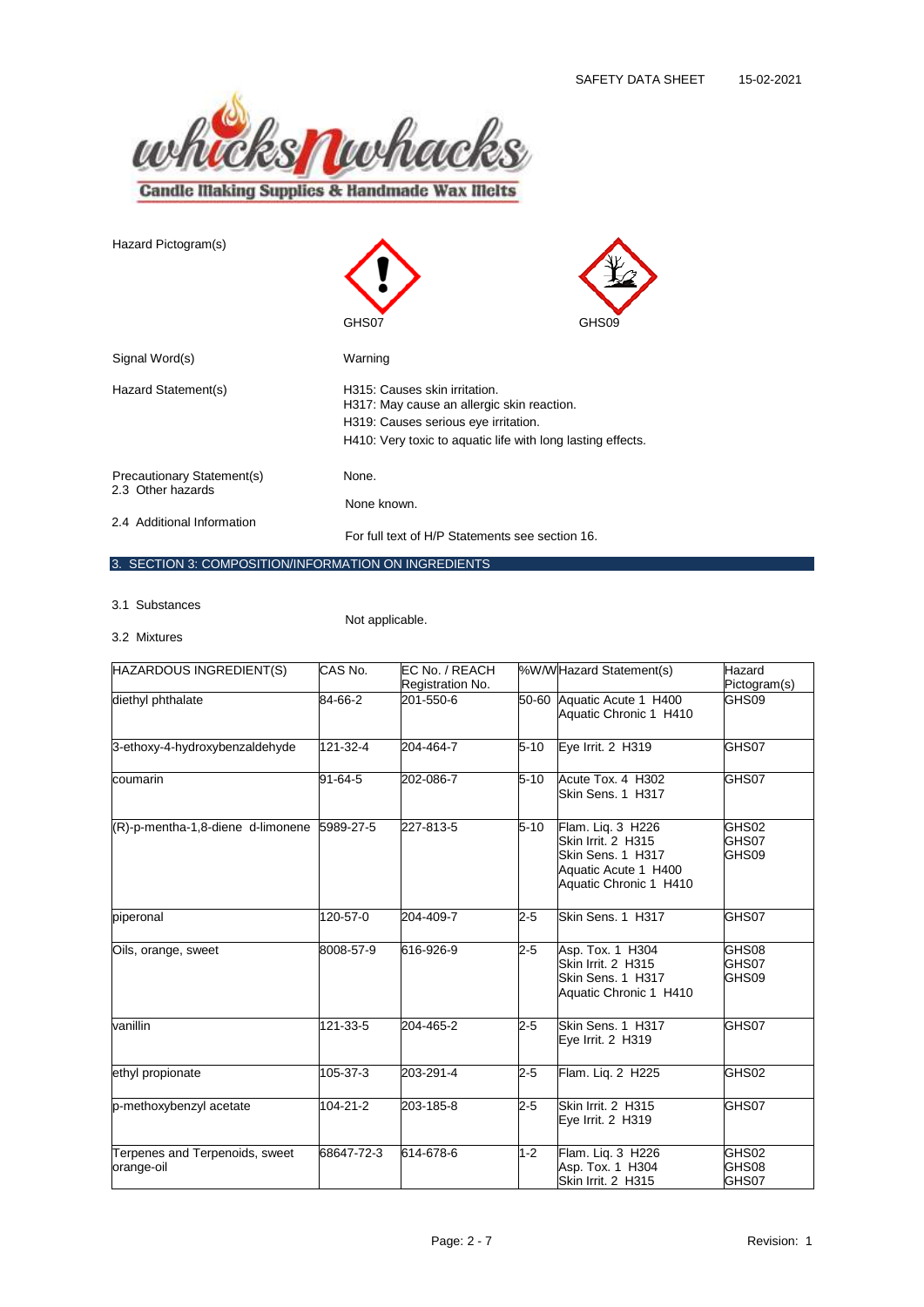

**Candle Making Supplies & Handmade Wax Melts** 

|                                                                |            |                 |           | Skin Sens. 1 H317<br>Aquatic Acute 1 H400<br>Aquatic Chronic 1 H410 | GHS09          |
|----------------------------------------------------------------|------------|-----------------|-----------|---------------------------------------------------------------------|----------------|
| ethyl acetoacetate                                             | 141-97-9   | 205-516-1       | $1 - 2$   | Eye Irrit. 2 H319                                                   | GHS07          |
| pentyl butyrate                                                | 540-18-1   | 208-739-2       | $1 - 2$   | Skin Irrit. 2 H315<br>Eve Irrit. 2 H319<br><b>ISTOT SE 3 H335</b>   | GHS07          |
| ethyl 2,3-epoxy-3-phenylbutyrate                               | 77-83-8    | $201 - 061 - 8$ | $1 - 2$   | Skin Sens. 1B H317<br>Aquatic Chronic 2 H411                        | GHS07<br>GHS09 |
| ethyl acetate                                                  | 141-78-6   | 205-500-4       | $1 - 2$   | Flam. Liq. 2 H225<br>Eye Irrit. 2 H319<br>STOT SE 3 H336            | GHS02<br>GHS07 |
| Oils, lime                                                     | 8008-26-2  | 616-919-0       | $1 - 2$   | Flam. Liq. 3 H226<br>Skin Irrit. 2 H315<br>Skin Sens. 1 H317        | GHS02<br>GHS07 |
| pentyl acetate                                                 | 628-63-7   | 211-047-3       | $1 - 2$   | Flam. Lig. 3 H226                                                   | GHS02          |
| 4-methoxybenzyl alcohol                                        | 105-13-5   | 203-273-6       | $1 - 2$   | Skin Corr. 1B H314<br>Skin Sens, 1B H317<br>Eye Dam. 1 H318         | GHS05<br>GHS07 |
| 4-(4-hydroxy-4-<br>methylpentyl)cyclohex-3-<br>enecarbaldehyde | 31906-04-4 | 250-863-4       | $.1 - 1$  | Skin Sens. 1 H317                                                   | GHS07          |
| benzyl benzoate                                                | 120-51-4   | 204-402-9       | $.1 - 1$  | Acute Tox. 4 H302<br>Aquatic Chronic 2 H411                         | GHS07<br>GHS09 |
| citral                                                         | 5392-40-5  | 226-394-6       | $.01 - 1$ | Skin Irrit. 2 H315<br>Skin Sens. 1 H317                             | GHS07          |

# 4. SECTION 4: FIRST AID MEASURES

| 4.1 Description of first aid measures                                          |                                                                                                                                                                                                |
|--------------------------------------------------------------------------------|------------------------------------------------------------------------------------------------------------------------------------------------------------------------------------------------|
| <b>Inhalation</b>                                                              | Treat symptomatically.                                                                                                                                                                         |
| <b>Skin Contact</b>                                                            | Take off immediately all contaminated clothing and wash it before reuse. If skin<br>irritation occurs: Get medical advice/attention. Specific treatment (see Medical<br>Advice on this label). |
| Eye Contact                                                                    | Rinse cautiously with water for several minutes. Remove contact lenses, if present<br>and easy to do. Continue rinsing. If eye irritation persists: Get medical<br>advice/attention.           |
| Ingestion                                                                      | Treat symptomatically.                                                                                                                                                                         |
| 4.2 Most important symptoms and effects, both acute and delayed                |                                                                                                                                                                                                |
|                                                                                | Causes burns. Allergic contact dermatitis.                                                                                                                                                     |
| 4.3 Indication of any immediate medical attention and special treatment needed | Specific treatment (see Medical Advice on this label). Treat symptomatically.                                                                                                                  |

|  |  |  |  | 5. SECTION 5: FIREFIGHTING MEASURES |  |
|--|--|--|--|-------------------------------------|--|
|--|--|--|--|-------------------------------------|--|

5.1 Extinguishing media As appropriate for surrounding fire. Unsuitable extinguishing media **None**.

5.2 Special hazards arising from the substance or mixture

May decompose in a fire, giving off toxic and irritant vapours.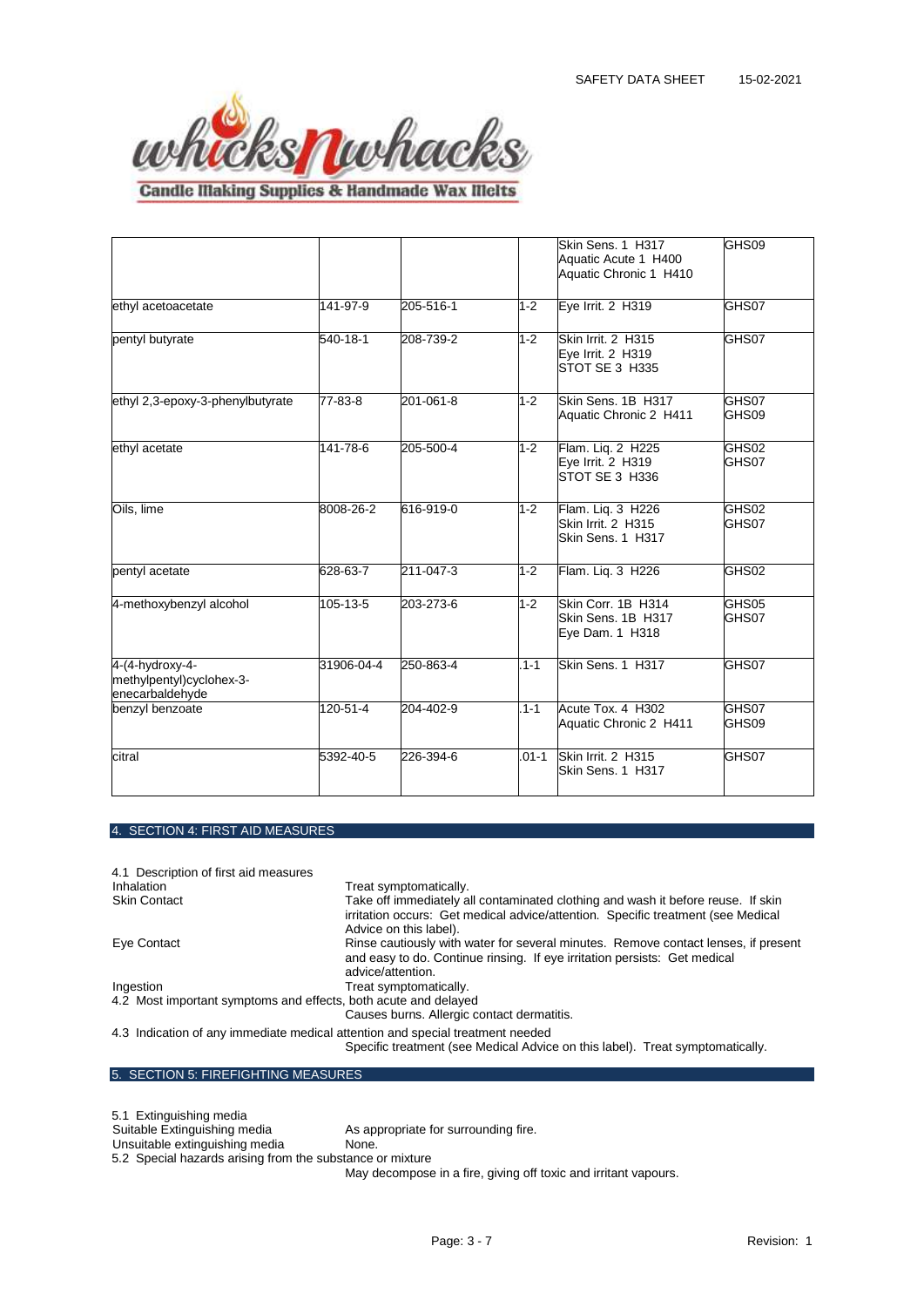

5.3 Advice for firefighters

Fire fighters should wear complete protective clothing including self-contained breathing apparatus. Dike fire control water for later disposal. SECTION 6: ACCIDENTAL RELEASE MEASURES 6.1 Personal precautions, protective equipment and emergency procedures Provide adequate ventilation. Wear suitable protective clothing, gloves and eye/face protection. 6.2 Environmental precautions Avoid release to the environment. Spillages or uncontrolled discharges into watercourses must be alerted to the appropriate regulatory body. 6.3 Methods and material for containment and cleaning up Collect spillage. Adsorb spillages onto sand, earth or any suitable adsorbent material. Contain spillages with sand, earth or any suitable adsorbent material. Earth may be shovelled to contain spillage and to avoid contamination of sewers and watercourses. 6.4 Reference to other sections See Also Section 8, 13. 7. SECTION 7: HANDLING AND STORAGE 7.1 Precautions for safe handling

Wash hands thoroughly after handling. Wear protective gloves/protective clothing/eye protection/face protection. Avoid breathing mist/vapours/spray. 7.2 Conditions for safe storage, including any incompatibilities Storage temperature **Ambient.** Storage life Stable under normal conditions.<br>
Incompatible materials<br>
None known. Incompatible materials 7.3 Specific end use(s) Fragrance oil for scenting wax products

## 8. SECTION 8: EXPOSURE CONTROLS/PERSONAL PROTECTION

8.1 Control parameters

8.1.1 Occupational Exposure Limits

| Occupational Exposure Limits           |          |     |                                                                                              |     |     |              |
|----------------------------------------|----------|-----|----------------------------------------------------------------------------------------------|-----|-----|--------------|
| <b>ISUBSTANCE.</b>                     | CAS No.  |     | LTEL (8 hr TWA ppm)LTEL (8 hr TWA mg/m <sup>3</sup> )STEL (ppm)STEL (mg/m <sup>3</sup> )Note |     |     |              |
| Diethyl phthalate                      | 84-66-2  |     |                                                                                              |     |     |              |
| Pentyl acetates (all isomers) 628-63-7 |          | 50  | 270                                                                                          | 100 | 541 |              |
| Pentylacetate                          | 628-63-7 | 50  | 270                                                                                          | 100 | 540 | <b>IOELV</b> |
| Ethyl acetate                          | 141-78-6 | 200 |                                                                                              | 400 |     |              |

purposes should be present.

Remark Footnote<br>IOELV IOELV: In

IOELV: Indicative Occupational Exposure Limit Value

8.2 Exposure controls

8.2.1. Appropriate engineering controls Ensure adequate ventilation. A washing facility/water for eye and skin cleaning

8.2.2. Personal protection equipment

Wear eye protection with side protection (EN166).

Eye Protection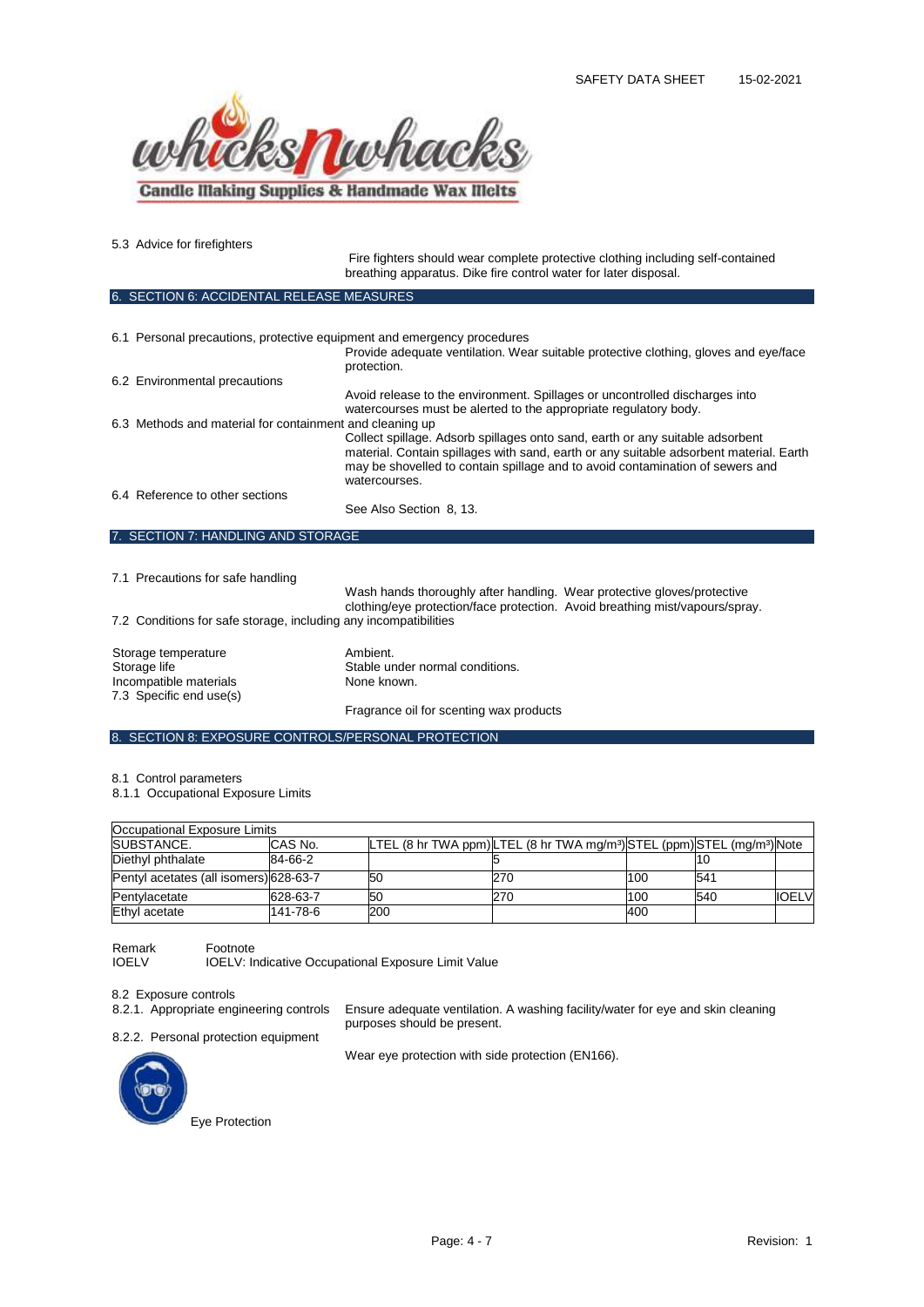

**Candle Making Supplies & Handmade Wax Melts** 



Wear protective clothing and gloves: Impervious gloves (EN 374).

Normally no personal respiratory protection is necessary.

Respiratory protection Thermal hazards  $\overrightarrow{a}$  None known.

8.2.3. Environmental Exposure Controls Spillages or uncontrolled discharges into watercourses must be alerted to the appropriate regulatory body.

#### 9. SECTION 9: PHYSICAL AND CHEMICAL PROPERTIES

9.1 Information on basic physical and chemical properties Appearance Liquid.

Odour Conforms to standard Odour threshold Not known. pH Not known.<br>Melting point/freezing point Not known. Melting point/freezing point **Not known.**<br>
Initial boiling point and boiling range Not known. Initial boiling point and boiling range Flash Point 110 F (43.33 C)<br>Evaporation rate Not known. Evaporation rate **Not known.**<br>Flammability (solid. gas) **Not known.**  $F$ lammability (solid, gas) Upper/lower flammability or explosive limits<br>Vapour pressure Vapour density Not known. Density (g/ml) Not known.<br>
Relative density 1.0710 25 C Relative density<br>Solubility(ies) Partition coefficient: n-octanol/water Not known.<br>Auto-ignition temperature Not known.

Auto-ignition temperature Mot known.<br>
Decomposition Temperature (°C) Not known Decomposition Temperature (°C) Viscosity<br>
Explosive properties<br>
Not explosive. Explosive properties<br>
Oxidising properties<br>
Oxidising properties<br>
Not oxidising. Oxidising properties 9.2 Other information

Colour : Pale yellow to yellow Not known. 3.0888 mmHg @ 20 C Solubility (Water) : Insoluble in water. Solubility (Other) : Not known.<br>Not known.

None.

#### 10. SECTION 10: STABILITY AND REACTIVITY

10.1 Reactivity **None anticipated.** 10.2 Chemical Stability<br>10.3 Possibility of hazardous reactions stable under normal conditions.<br>10.3 Possibility of hazardous reactions No hazardous reactions known if used for its intended purpose. 10.4 Conditions to avoid<br>
10.5 Incompatible materials<br>
10.5 Incompatible materials 10.5 Incompatible materials<br>10.6 Hazardous decomposition products No hazardous decomposition products known. 11. SECTION 11: TOXICOLOGICAL INFORMATION

11.1 Information on toxicological effects Acute toxicity - Ingestion Not classified. Acute toxicity - Skin Contact Not classified.<br>
Acute toxicity - Inhalation Not classified. Acute toxicity - Inhalation<br>Skin corrosion/irritation

Calculated acute toxicity estimate (ATE) Calc ATE - 7235.89000 Calculation method : Causes skin irritation. Serious eye damage/irritation Calculation method : Causes serious eye irritation.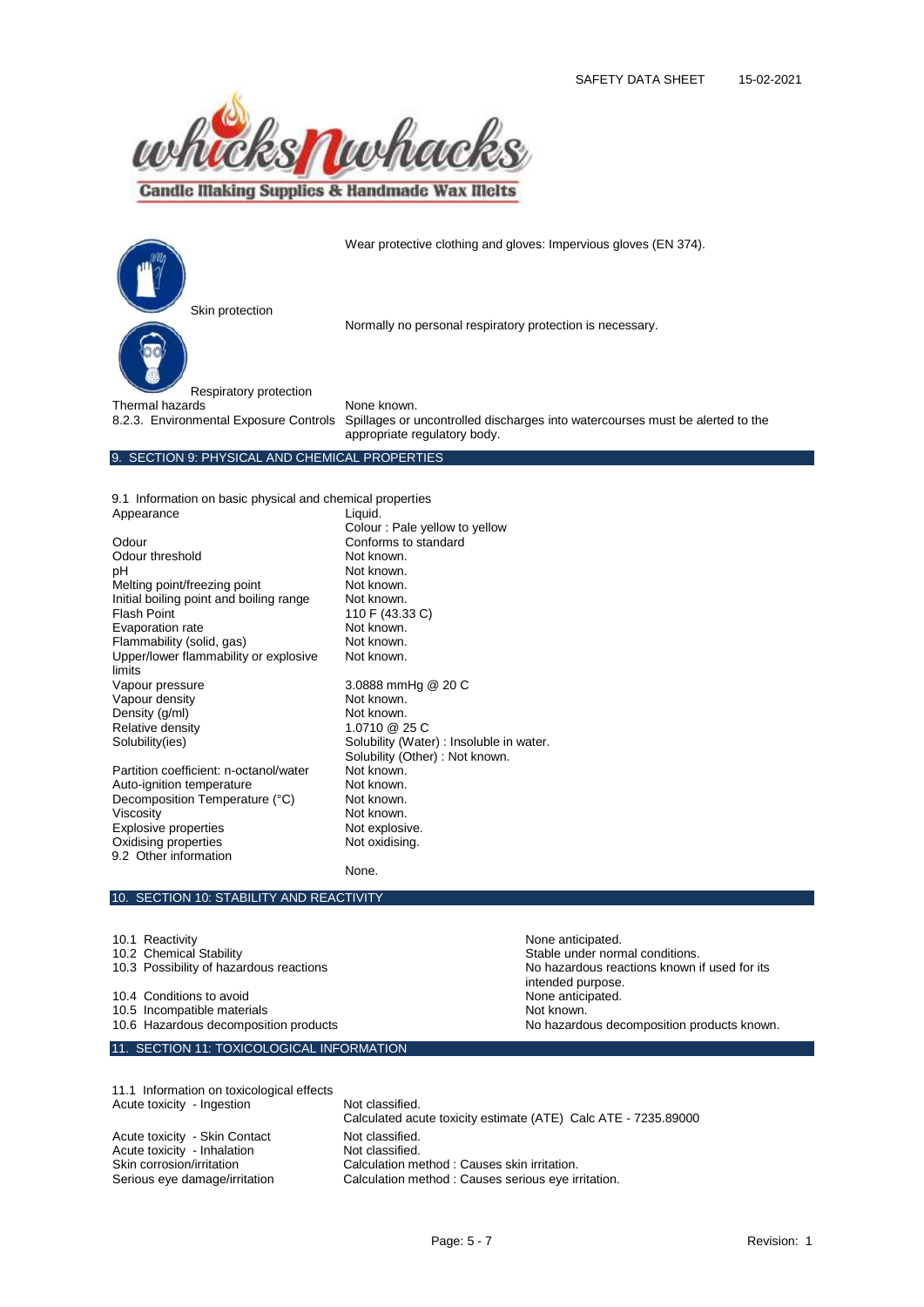

**Candle Making Supplies & Handmade Wax Melts** 

Respiratory sensitization data<br>
Germ cell mutagenicity<br>
Not classified. Germ cell mutagenicity **Not classified.**<br>
Carcinogenicity **Not classified.** Carcinogenicity **Not classified.**<br>
Reproductive toxicity **Not classified.** Reproductive toxicity Lactation Not classified.<br>
STOT - single exposure Not classified. STOT - single exposure Not classified.<br>STOT - repeated exposure Not classified. STOT - repeated exposure Mot classified.<br>
Aspiration hazard Mot classified. Aspiration hazard 11.2 Other information

Skin sensitization data **Calculation method : May cause an allergic skin reaction.**<br>
Respiratory sensitization data **Not classified**.

Not known.

#### 12. SECTION 12: ECOLOGICAL INFORMATION

| 12.1. Toxicity<br>Toxicity - Aquatic invertebrates<br>Toxicity - Fish<br>Toxicity - Algae<br><b>Toxicity - Sediment Compartment</b><br><b>Toxicity - Terrestrial Compartment</b> | Very toxic to aquatic life with long lasting effects.<br>Not known.<br>Not known.<br>Not known.<br>Not classified.<br>Not classified. |
|----------------------------------------------------------------------------------------------------------------------------------------------------------------------------------|---------------------------------------------------------------------------------------------------------------------------------------|
| 12.2 Persistence and Degradation                                                                                                                                                 |                                                                                                                                       |
|                                                                                                                                                                                  | Not known.                                                                                                                            |
| 12.3 Bioaccumulative potential                                                                                                                                                   |                                                                                                                                       |
|                                                                                                                                                                                  | Not known.                                                                                                                            |
| 12.4 Mobility in soil                                                                                                                                                            |                                                                                                                                       |
|                                                                                                                                                                                  | Not known.                                                                                                                            |
| 12.5 Results of PBT and vPvB assessment                                                                                                                                          |                                                                                                                                       |
|                                                                                                                                                                                  | Not known.                                                                                                                            |
| 12.6 Other adverse effects                                                                                                                                                       |                                                                                                                                       |
|                                                                                                                                                                                  | Not known.                                                                                                                            |
| 13. SECTION 13: DISPOSAL CONSIDERATIONS                                                                                                                                          |                                                                                                                                       |

# 13.1 Waste treatment methods Dispose of contents in accordance with local, state or national legislation. Send to a licensed recycler, reclaimer or incinerator. Dispose of this material and its container to hazardous or special waste collection point.

13.2 Additional Information

Disposal should be in accordance with local, state or national legislation.

## 14. SECTION 14: TRANSPORT INFORMATION

Not classified as hazardous for transport.

## 15. SECTION 15: REGULATORY INFORMATION

15.1 Safety, health and environmental regulations/legislation specific for the substance or mixture European Regulations - Authorisations and/or Restrictions On Use Candidate List of Substances of Very High Concern for Authorisation Not listed REACH: ANNEX XIV list of substances subject to authorisation Not listed REACH: Annex XVII Restrictions on the manufacture, placing on the market and use of certain dangerous substances, mixtures and articles Not listed Community Rolling Action Plan (CoRAP) diethyl phthalate (84-66-2), citral (5392-40-5) Regulation (EC) N° 850/2004 of the European Parliament and of the Council on persistent organic pollutants Not listed Regulation (EC) N° 2037/2000 on substances that deplete the ozone layer Not listed Regulation (EU)  $N^{\circ}$  649/2012 of the Not listed